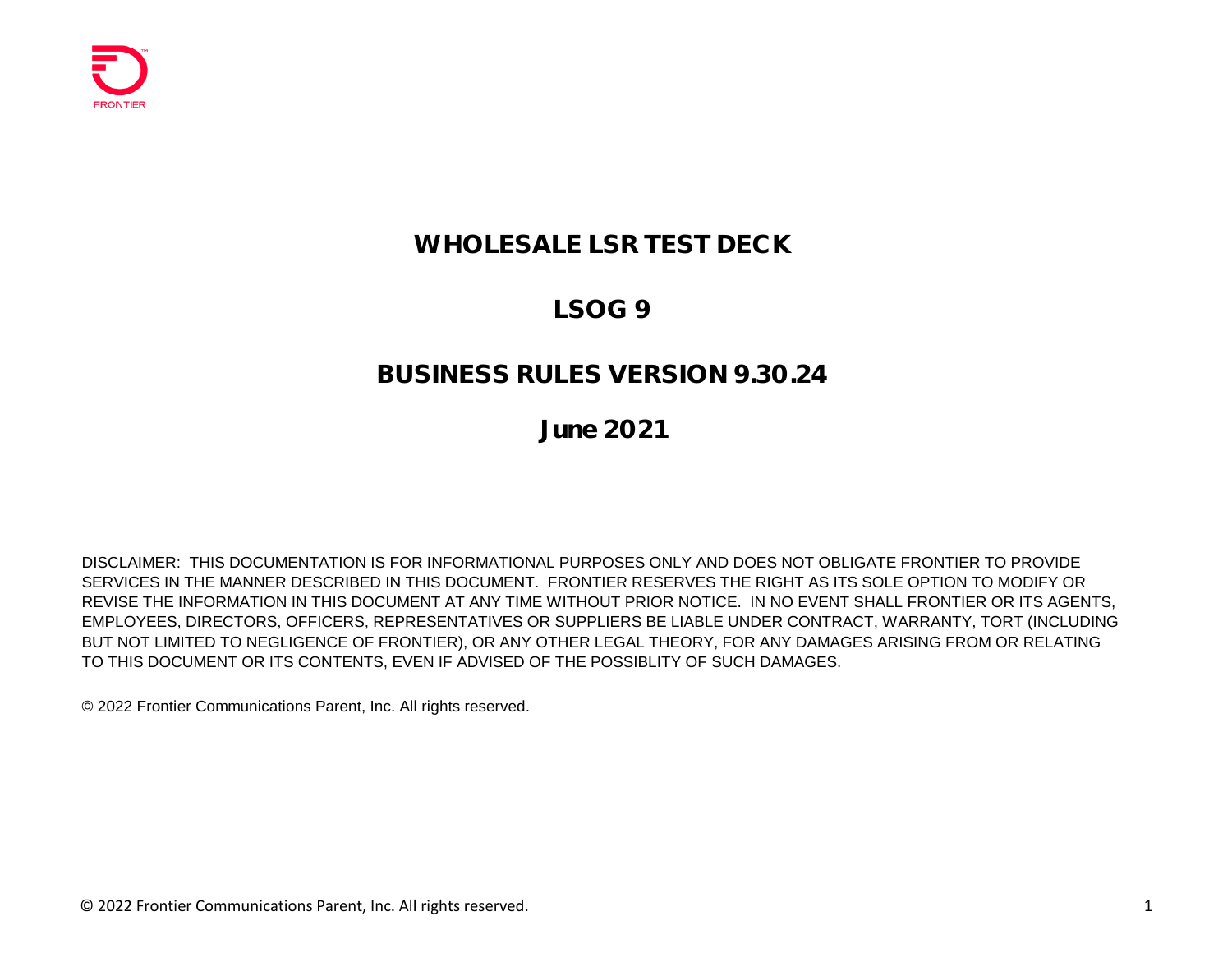| <b>LSR Quality Baseline Validation Test Deck</b><br><b>Frontier 13</b> |                                                             |              |                                |              |  |
|------------------------------------------------------------------------|-------------------------------------------------------------|--------------|--------------------------------|--------------|--|
| <b>SCENARIO#</b>                                                       | <b>PRE-ORDER SCENARIO DESCRIPTION</b>                       | <b>STATE</b> | <b>REQTYP/</b><br><b>TXTYP</b> | <b>ACT</b>   |  |
| 01                                                                     | <b>Address Validation by WTN</b>                            | IL           | A                              | T.           |  |
| 02                                                                     | <b>Address Validation by Address</b>                        | OH           | A                              | A            |  |
| 02A                                                                    | <b>Appointment Scheduling</b>                               | OH           | D.                             | $\mathsf{R}$ |  |
| 03                                                                     | Reserve Telephone Number                                    | <b>CA</b>    | B                              | E            |  |
| 03A                                                                    | Return Reserved Telephone Number                            | <b>CA</b>    | B                              | U            |  |
| 03B                                                                    | Cancel Telephone Number Reservation                         | CA           | G                              | К            |  |
| 04                                                                     | <b>Customer Service Inquiry Parsed</b>                      | IN           | E.                             |              |  |
| 05                                                                     | <b>Customer Service Inquiry Non-Parsed</b>                  | IN           | E                              |              |  |
| 06                                                                     | Directory Listing Inquiry by LTN                            | MI           | T                              | A            |  |
| 07                                                                     | Loop Make Up Inquiry by Address                             | <b>OH</b>    |                                | A            |  |
| 08                                                                     | Loop Qualification Basic by WTN                             | <b>OH</b>    | Q                              | A            |  |
| 09                                                                     | XDSL Loop Qualification by Address                          | IN           | H.                             | A            |  |
| 10                                                                     | Feature Availability                                        | AZ           | C                              | A            |  |
| 11                                                                     | Perform CFAI transaction to obtain co-location information. | <b>NC</b>    | N                              | A            |  |
| 12                                                                     | Customer Service Inquiry Parsed by ECCKT                    | <b>SC</b>    | F.                             |              |  |
| 13                                                                     | Collocation Facility Assignment - Range of Facilities       | OH           | N                              | B            |  |
| 14                                                                     | Loop Make Up Inquiry by WTN                                 | IN           |                                | A            |  |
| 15                                                                     | Address Validation by WTN                                   | <b>NV</b>    | A                              | $\mathsf{T}$ |  |
| 15A                                                                    | <b>Fiber Availability Inquiry</b>                           | <b>NV</b>    | W                              | A            |  |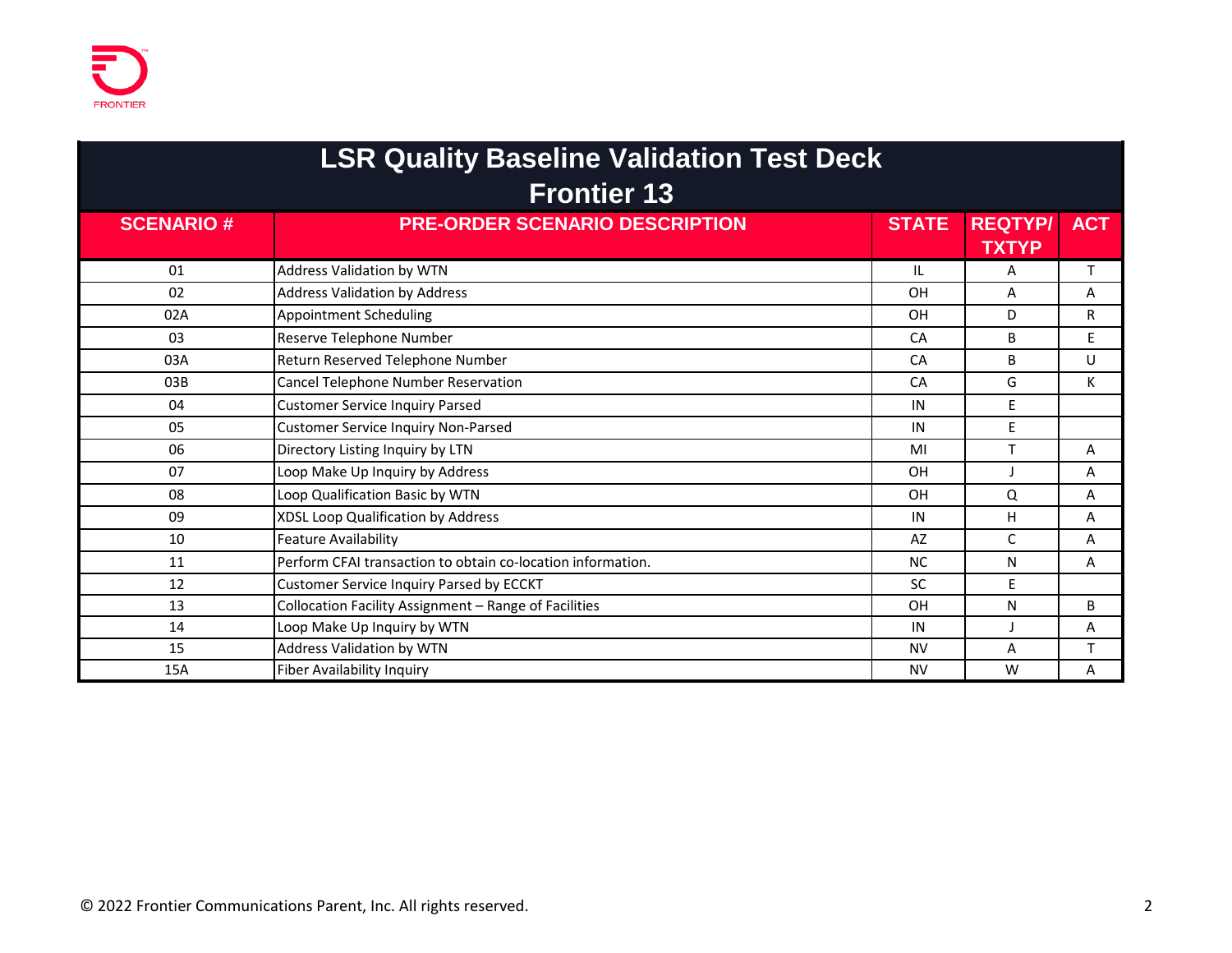| <b>SCENARIO#</b> | <b>ORDER SCENARIO DESCRIPTION</b>                                                                                                                        | <b>STATE</b> | <b>REQTYP/</b> | <b>ACT</b> |
|------------------|----------------------------------------------------------------------------------------------------------------------------------------------------------|--------------|----------------|------------|
|                  |                                                                                                                                                          |              | <b>TXTYP</b>   |            |
| 01               | New CLEC Business customer orders a 2 wire digital with ISDN Loop service.                                                                               | NV           | AB             | N          |
| 02               | Existing CLEC Residential customer disconnects Analog Loop service.                                                                                      | IN           | AB             | D          |
| 03               | Existing CLEC Residence customer changes from an Analog Loop to Digital Loop to use for                                                                  | <b>NC</b>    | AB             | C          |
| 04               | Frontier Retail Business customer migrates a multi-line account to CLEC Loop service and<br>changes the listing.                                         | <b>NC</b>    | AB             | $\vee$     |
| 05               | Frontier Loop customer requests a record change to the existing account.                                                                                 | OH           | AB             | R          |
| 06               | Existing 2-Line Frontier Retail Business customer migrates to a CLEC providing Loop service<br>with Number Portability and disconnects one of the lines. | NC           | <b>BB</b>      | $\vee$     |
| 07               | Existing Retail Business customer requests a Port Out Migration Order Activity.                                                                          | CA           | CB             | $\vee$     |
| 07A              | Existing Retail Business customer submits a SUP3 request with Directory changes.                                                                         | CA           | CB             | $\vee$     |
| 07B              | Existing Retail Business customer submits a SUP2 request with Due Date change.                                                                           | CA           | CB             | $\vee$     |
| 07C              | Existing Retail Business customer submits a SUP1 request for Cancellation.                                                                               | CA           | CB             | $\vee$     |
| 08               | Existing Retail Residential customer requests a Port Out Migration Order Activity. (Simple                                                               | CA           | CB             | $\vee$     |
| 09               | Existing Retail multi-line Residential customer requests a Partial Port Out Migration Order                                                              | MI           | CB.            | $\vee$     |
| 10               | Existing Retail multi-line Business customer requests a Partial Port Out Migration Order                                                                 | <b>NC</b>    | CB             | $\vee$     |
| 11               | Existing Retail multi-line Residential customer requests a Full Port Out Migration Order                                                                 | MI           | CB             | $\vee$     |
| 12               | Existing Retail multi-line Business customer requests a Full Port Out Migration Order Activity.                                                          | IL.          | CB             | V          |
| 13               | Existing Retail Residential customer migrates as specified to a CLEC providing Platform POTS                                                             | OH           | DB             | $\vee$     |
| 14               | New CLEC Business customer orders a single Platform service.                                                                                             | AZ           | DB.            | N          |
| 15               | Existing CLEC Residence single line Platform customer adds Call Waiting and Call Forwarding<br>to account.                                               | MI           | DB             | C          |
| 16               | Existing CLEC Business Platform customer disconnect service.                                                                                             | IN           | DB.            | D          |
| 17               | Existing CLEC Residential customer requests an outside move.                                                                                             | MI           | DB             | T          |
| 18               | Existing CLEC Business customer requests a Directory Listing order to change the listing from<br>NP to PUB.                                              | IL           | DB             | J          |
| 19               | Existing CLEC issues a Seasonal Suspend order for a Residential Customer.                                                                                | MI           | DB             | S          |
| 20               | Existing CLEC issues a Seasonal Restore order for a Residential Customer.                                                                                | WI           | DB             | B          |
| 21               | Existing CLEC Business customer requests an inside move.                                                                                                 | IN           | DB             | M          |
| 22               | Existing CLEC Business multi-line Resale POTS customer changes the TN on a subsequent line.                                                              | IN           | EB             | C          |
| 23               | New CLEC Business customer orders a single RESALE service.                                                                                               | <b>NV</b>    | EB             | N          |
| 24               | An existing CLEC Resale business POTS customer migrates "as-is", all lines from one CLEC to                                                              | IL           | EB             | W          |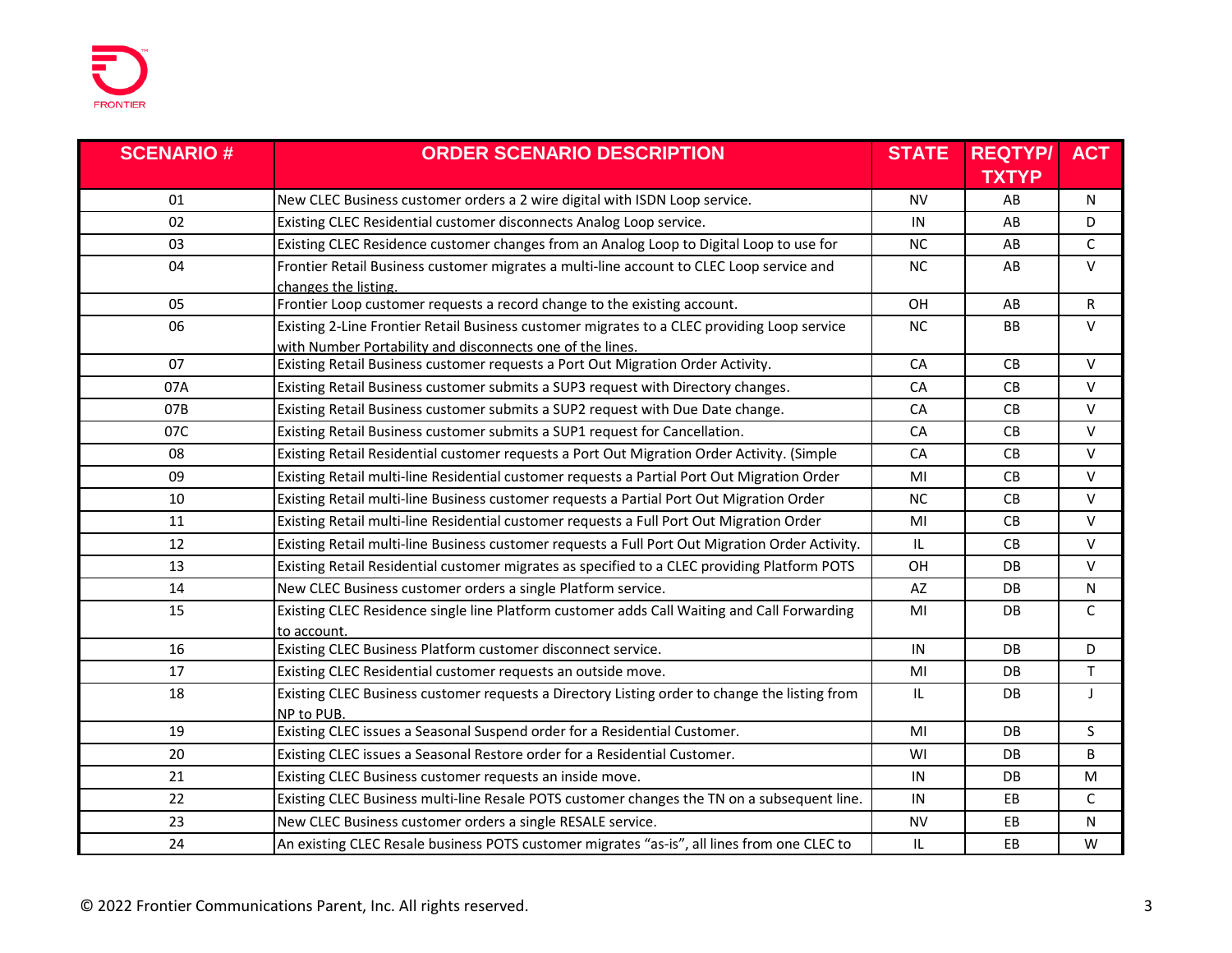| <b>SCENARIO#</b> | <b>ORDER SCENARIO DESCRIPTION</b>                                                        | <b>STATE</b> | <b>REQTYP/</b> | <b>ACT</b> |
|------------------|------------------------------------------------------------------------------------------|--------------|----------------|------------|
|                  |                                                                                          |              | <b>TXTYP</b>   |            |
| 25               | Existing CLEC Residence customer requests new stand alone Directory Listing.             | IN           | JB             | N          |
| 26               | Existing CLEC Business customer requests new multi-line stand alone Directory Listing.   | CA           | JB.            | N          |
| 27               | Existing CLEC Residence customer requests to change a name on the Directory Listing.     | MI           | JB.            |            |
| 28               | Existing CLEC Business customer requests to disconnect a stand alone Directory Listing.  | WI           | JB.            | D.         |
| 29               | Existing CLEC Residence customer requests to disconnect a stand alone Directory Listing. | WI           | JB             | D          |
| 30               | Existing CLEC Residence customer requests a stand alone Directory Listing Migration.     | <b>SC</b>    | JB             |            |
| 31               | New CLEC Business customer requests a new Centrex service.                               | <b>OH</b>    | <b>PB</b>      | N          |
| 32               | New CLEC Business customer requests a new Resale Private Line service.                   | ID           | KB             | N          |
| 33               | New CLEC Business customer requests a new DID/DOD/PBX service.                           | AZ           | <b>NB</b>      | N          |
| 34               | New CLEC Business customer requests a new Resale Frame Relay service.                    | <b>NV</b>    | I B            | N          |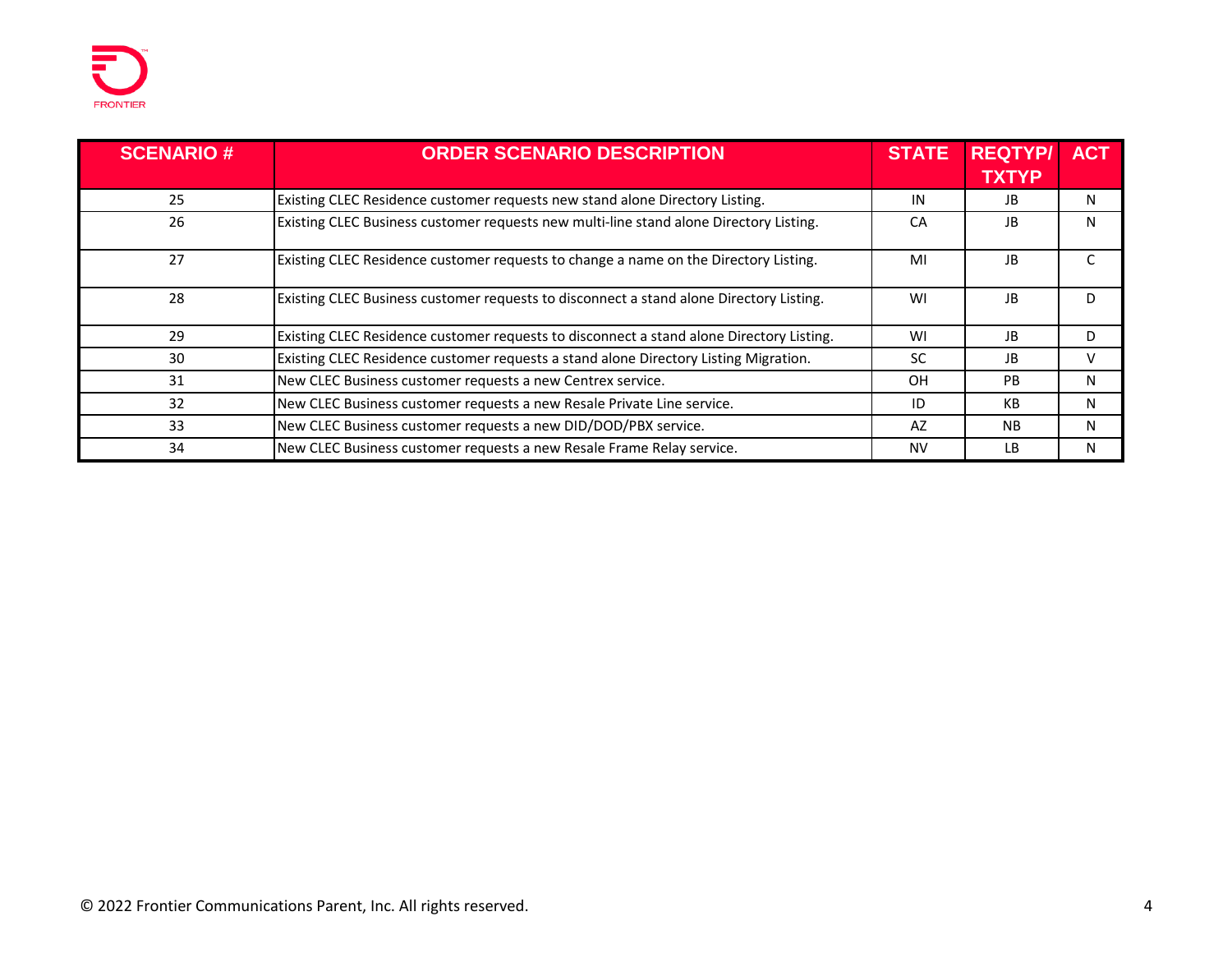# **LSR Quality Baseline Validation Test Deck Acquired West Virginia**

| <b>SCENARIO#</b> | <b>PRE-ORDER SCENARIO DESCRIPTION</b>                       | <b>STATE</b> | <b>REQTYP/</b> | <b>ACT</b> |
|------------------|-------------------------------------------------------------|--------------|----------------|------------|
|                  |                                                             |              | <b>TXTYP</b>   |            |
| 01               | Address Validation by WTN                                   | <b>WV</b>    | A              |            |
| 02               | <b>Address Validation by Address</b>                        | <b>WV</b>    | A              | A          |
| 02A              | Due Date Reservation                                        | <b>WV</b>    | D              | R.         |
| 03               | Reserve Telephone Number                                    | <b>WV</b>    | B              | E          |
| 03A              | Return Reserved Telephone Number                            | <b>WV</b>    | B              | U          |
| 03B              | Cancel Telephone Number Reservation                         | <b>WV</b>    | G              | К          |
| 04               | <b>Customer Service Inquiry Parsed</b>                      | <b>WV</b>    | E              |            |
| 05               | <b>Customer Service Inquiry Non-Parsed</b>                  | <b>WV</b>    | E              |            |
| 06               | Directory Listing Inquiry by LTN                            | <b>WV</b>    |                | A          |
| 07               | Loop Make Up Inquiry by Address                             | <b>WV</b>    |                | A          |
| 08               | Loop Qualification Basic by WTN                             | <b>WV</b>    | Q              | A          |
| 09               | XDSL Loop Qualification by Address                          | <b>WV</b>    | H              | A          |
| 10               | <b>Feature Availability</b>                                 | <b>WV</b>    | C              | A          |
| 11               | Perform CFAI transaction to obtain co-location information. | <b>WV</b>    | N              | A          |
| 12               | Customer Service Inquiry Parsed by ECCKT                    | <b>WV</b>    | E              |            |
| 13               | Collocation Facility Assignment - Range of Facilities       | <b>WV</b>    | N              | B          |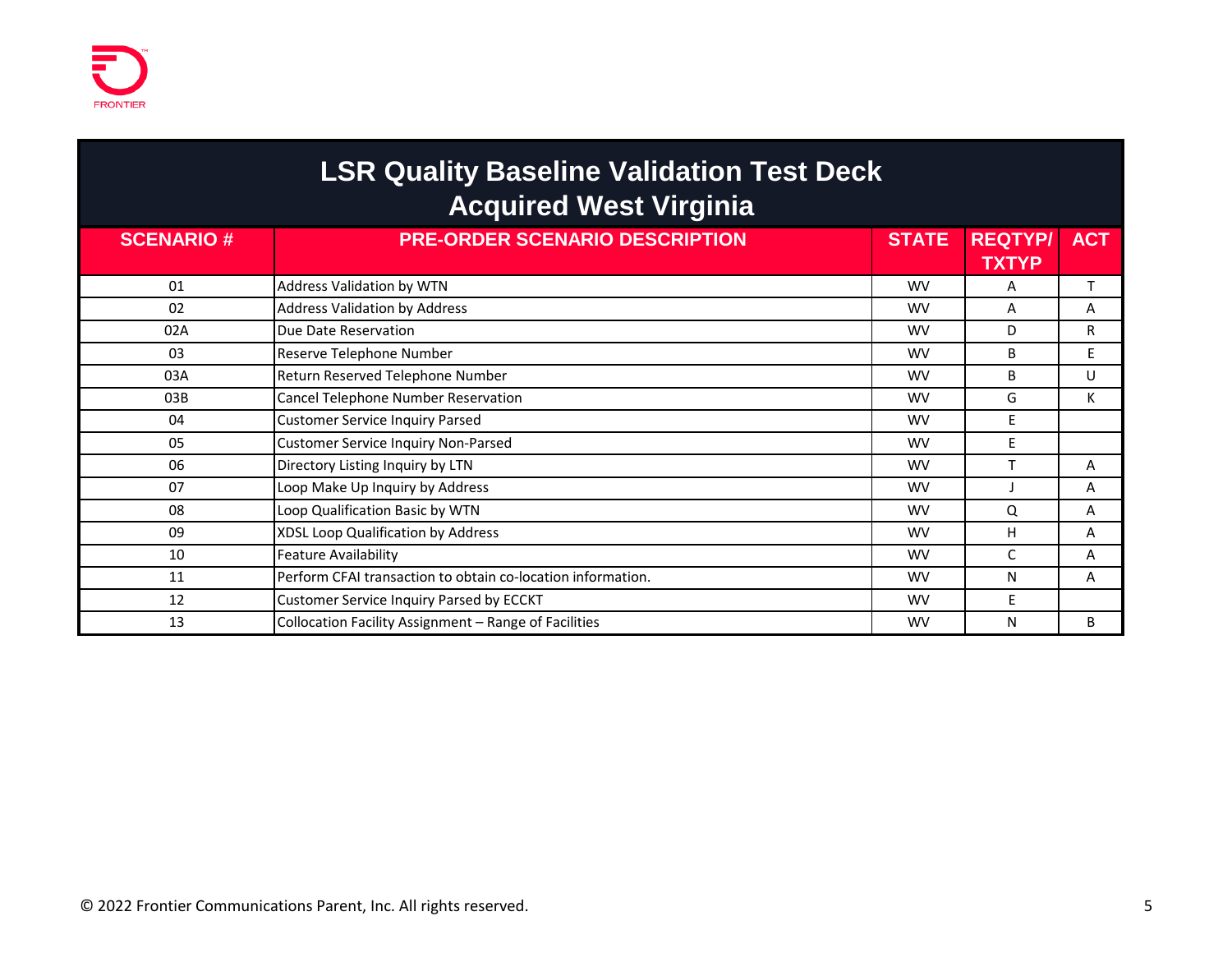| <b>SCENARIO#</b> | <b>ORDER SCENARIO DESCRIPTION</b>                                                                                                                        | <b>STATE</b> | <b>REQTYP/</b> | <b>ACT</b> |
|------------------|----------------------------------------------------------------------------------------------------------------------------------------------------------|--------------|----------------|------------|
|                  |                                                                                                                                                          |              | <b>TXTYP</b>   |            |
| 01               | New CLEC Business customer orders a 2 wire digital with ISDN Loop service.                                                                               | <b>WV</b>    | AB             | N          |
| 02               | Existing CLEC Residential customer disconnects Analog Loop service.                                                                                      | <b>WV</b>    | AB             | D          |
| 03               | Existing CLEC Residence customer changes from an Analog Loop to Digital Loop to use for                                                                  | <b>WV</b>    | AB             | C          |
| 04               | Frontier Retail Business customer migrates a multi-line account to CLEC Loop service and<br>changes the listing.                                         | <b>WV</b>    | AB             | $\vee$     |
| 05               | Frontier Loop customer requests a record change to the existing account.                                                                                 | <b>WV</b>    | AB             | R          |
| 06               | Existing 2-Line Frontier Retail Business customer migrates to a CLEC providing Loop service<br>with Number Portability and disconnects one of the lines. | <b>WV</b>    | BB             | $\vee$     |
| 07               | Existing Retail Business customer requests a Port Out Migration Order Activity.                                                                          | <b>WV</b>    | CB             | $\vee$     |
| 07A              | Existing Retail Business customer submits a SUP3 request with Directory changes.                                                                         | <b>WV</b>    | CB             | $\vee$     |
| 07B              | Existing Retail Business customer submits a SUP2 request with Due Date change.                                                                           | <b>WV</b>    | CB             | $\vee$     |
| 07C              | Existing Retail Business customer submits a SUP1 request for Cancellation.                                                                               | <b>WV</b>    | CB             | $\vee$     |
| 08               | Existing Retail Residential customer requests a Port Out Migration Order Activity. (Simple                                                               | <b>WV</b>    | CB             | $\vee$     |
| 09               | Existing Retail multi-line Residential customer requests a Partial Port Out Migration Order                                                              | <b>WV</b>    | CB             | $\vee$     |
| 10               | Existing Retail multi-line Business customer requests a Partial Port Out Migration Order                                                                 | <b>WV</b>    | CB             | $\vee$     |
| 11               | Existing Retail multi-line Residential customer requests a Full Port Out Migration Order                                                                 | <b>WV</b>    | CB             | $\vee$     |
| 12               | Existing Retail multi-line Business customer requests a Full Port Out Migration Order Activity.                                                          | <b>WV</b>    | C <sub>B</sub> | $\vee$     |
| 13               | Existing Retail Residential customer migrates as specified to a CLEC providing Platform POTS                                                             | <b>WV</b>    | DB             | $\vee$     |
| 14               | New CLEC Business customer orders a single Platform service.                                                                                             | <b>WV</b>    | D <sub>B</sub> | N          |
| 15               | Existing CLEC Residence single line Platform customer adds Call Waiting and Call Forwarding                                                              | <b>WV</b>    | DB             | C          |
| 16               | Existing CLEC Business Platform customer disconnect service.                                                                                             | <b>WV</b>    | DB             | D          |
| 17               | Existing CLEC Residential customer requests an outside move.                                                                                             | <b>WV</b>    | D <sub>B</sub> | Τ          |
| 18               | Existing CLEC Business customer requests a Directory Listing order to change the listing from                                                            | <b>WV</b>    | DB             | $\perp$    |
| 19               | Existing CLEC issues a Seasonal Suspend order for a Residential Customer.                                                                                | <b>WV</b>    | DB             | S.         |
| 20               | Existing CLEC issues a Seasonal Restore order for a Residential Customer.                                                                                | <b>WV</b>    | DB             | B          |
| 21               | Existing CLEC Business customer requests an inside move.                                                                                                 | <b>WV</b>    | DB             | M          |
| 22               | Existing CLEC Business multi-line Resale POTS customer changes the TN on the subsequent                                                                  | <b>WV</b>    | EB             | C          |
| 23               | New CLEC Business customer orders a single RESALE service.                                                                                               | <b>WV</b>    | EB             | N          |
| 24               | An existing CLEC Resale business POTS customer migrates "as-is", all lines from one CLEC to<br>another.                                                  | <b>WV</b>    | EB             | W          |
| 25               | Existing CLEC Residence customer requests new stand alone Directory Listing.                                                                             | <b>WV</b>    | <b>JB</b>      | N          |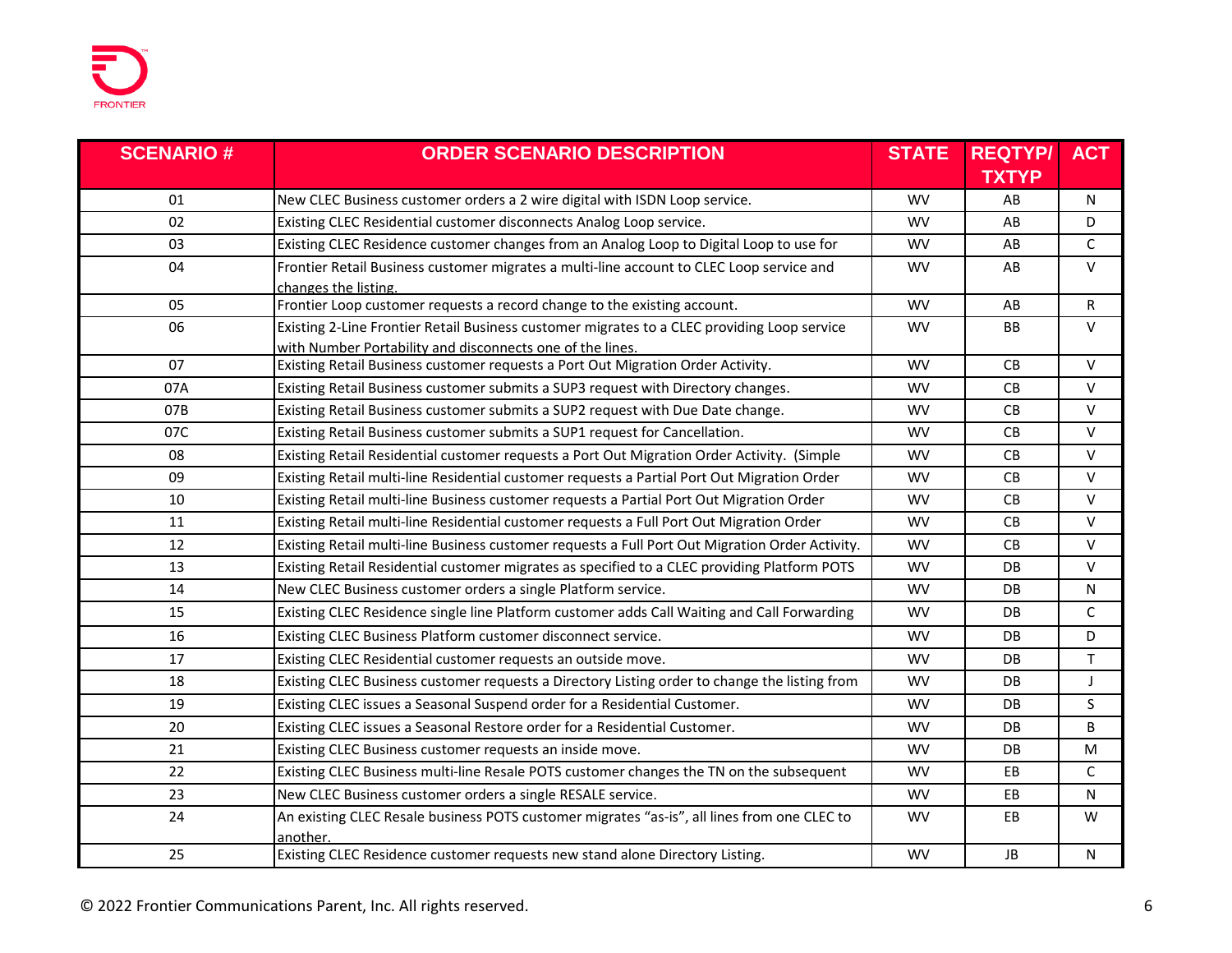

| <b>SCENARIO#</b> | <b>ORDER SCENARIO DESCRIPTION</b>                                                        | <b>STATE</b> | <b>REQTYP/</b><br><b>TXTYP</b> | <b>ACT</b> |
|------------------|------------------------------------------------------------------------------------------|--------------|--------------------------------|------------|
|                  |                                                                                          |              |                                |            |
| 26               | Existing CLEC Business customer requests new multi-line stand alone Directory Listing.   | <b>WV</b>    | JB.                            | N          |
| 27               | Existing CLEC Residence customer requests to change a name on the Directory Listing.     | <b>WV</b>    | JB.                            |            |
| 28               | Existing CLEC Business customer requests to disconnect a stand alone Directory Listing.  | <b>WV</b>    | JB.                            | D          |
| 29               | Existing CLEC Residence customer requests to disconnect a stand alone Directory Listing. | <b>WV</b>    | JB.                            | D.         |
| 30               | Existing CLEC Residence customer requests a stand alone Directory Listing Migration.     | <b>WV</b>    | JB                             | v          |
| 31               | New CLEC Business customer requests a new Centrex service.                               | <b>WV</b>    | <b>PB</b>                      | N          |
| 32               | New CLEC Business customer requests a new Resale Private Line service.                   | <b>WV</b>    | КB                             | N          |
| 33               | New CLEC Business customer requests a new DID/DOD/PBX service.                           | <b>WV</b>    | <b>NB</b>                      | N          |
| 34               | New CLEC Business customer requests a new Resale Frame Relay service.                    | <b>WV</b>    | I B                            | N          |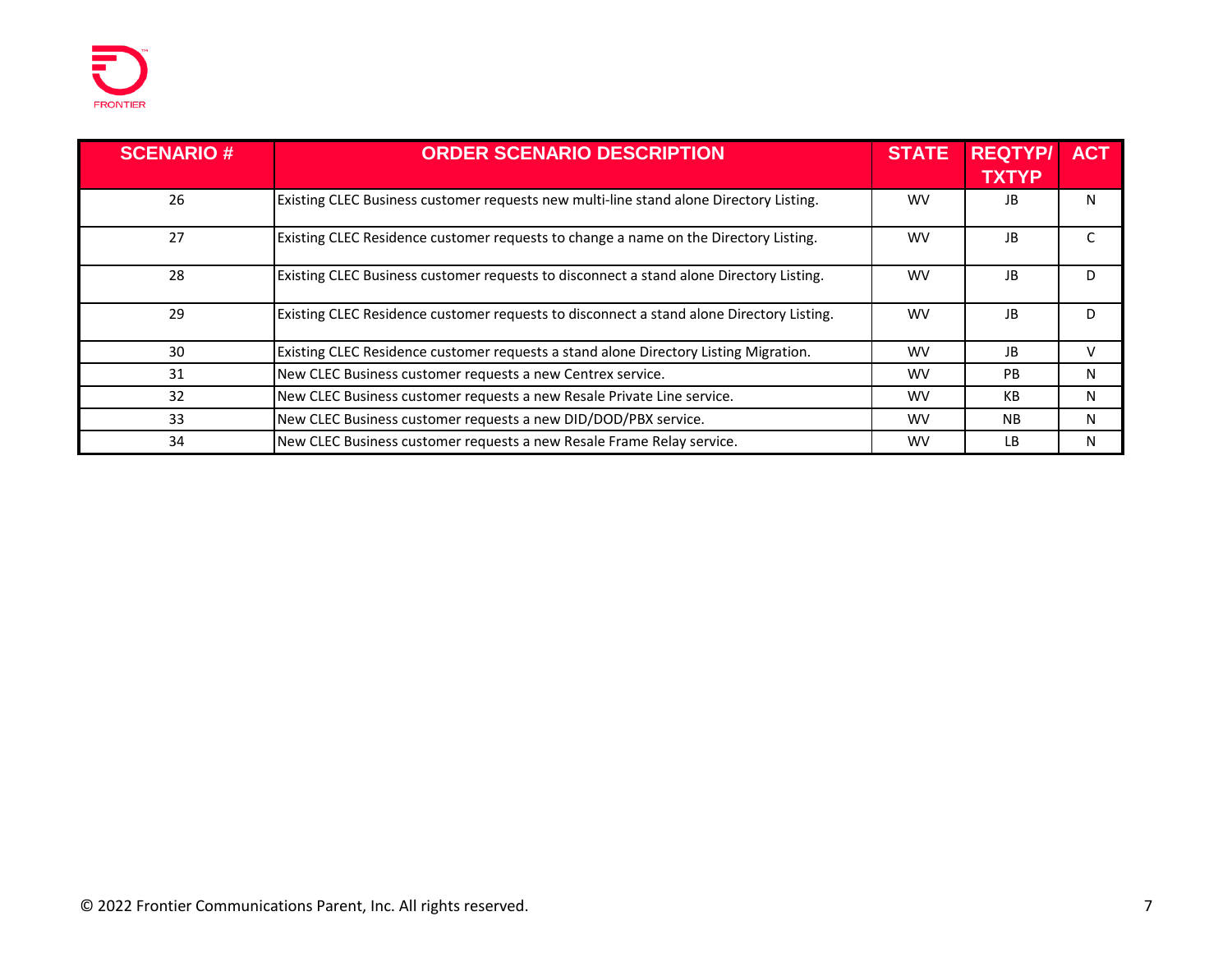| <b>LSR Quality Baseline Validation Test Deck</b> |
|--------------------------------------------------|
|                                                  |

| <b>SCENARIO#</b> | <b>PRE-ORDER SCENARIO DESCRIPTION</b>                      | <b>STATE</b> | <b>REQTYP/</b><br><b>TXTYP</b> | <b>ACT</b> |
|------------------|------------------------------------------------------------|--------------|--------------------------------|------------|
| 01               | Address Validation by WTN                                  | <b>CT</b>    | A                              | T          |
| 02               | <b>Address Validation by Address</b>                       | <b>CT</b>    | A                              | A          |
| 02A              | Due Date Reservation                                       | <b>CT</b>    | D                              | R          |
| 03               | Reserve Telephone Number                                   | <b>CT</b>    | <sub>B</sub>                   | E          |
| 03A              | Return Reserved Telephone Number                           | <b>CT</b>    | B                              | U          |
| 03B              | Cancel Telephone Number Reservation                        | <b>CT</b>    | G                              | К          |
| 04               | <b>Customer Service Inquiry Parsed</b>                     | <b>CT</b>    | E                              |            |
| 04A              | <b>Customer Service Inquiry Non-Parsed</b>                 | <b>CT</b>    | E                              |            |
| 04B              | Customer Service Inquiry Parsed by ECCKT                   | <b>CT</b>    | E                              |            |
| 05               | Directory Listing Inquiry by LTN                           | <b>CT</b>    |                                | A          |
| 06               | Loop Make Up Inquiry by Address                            | <b>CT</b>    |                                | A          |
| 06A              | Loop Make Up Inquiry by WTN                                | <b>CT</b>    |                                | A          |
| 07               | Loop Qualification Basic by WTN                            | <b>CT</b>    | Q                              | A          |
| 08               | XDSL Loop Qualification by Address                         | <b>CT</b>    | н                              | A          |
| 09               | <b>Feature Availability</b>                                | <b>CT</b>    | C                              | A          |
| 10               | Perform CFA transaction to obtain co-location information. | <b>CT</b>    | N                              | A          |
| 10A              | Collocation Facility Assignment - Range of Facilities      | <b>CT</b>    | N                              | B          |
| 11               | Address Validation by WTN                                  | <b>CT</b>    | A                              | $\mathbf$  |
| 11A              | <b>Fiber Availability Inquiry</b>                          | <b>CT</b>    | W                              | A          |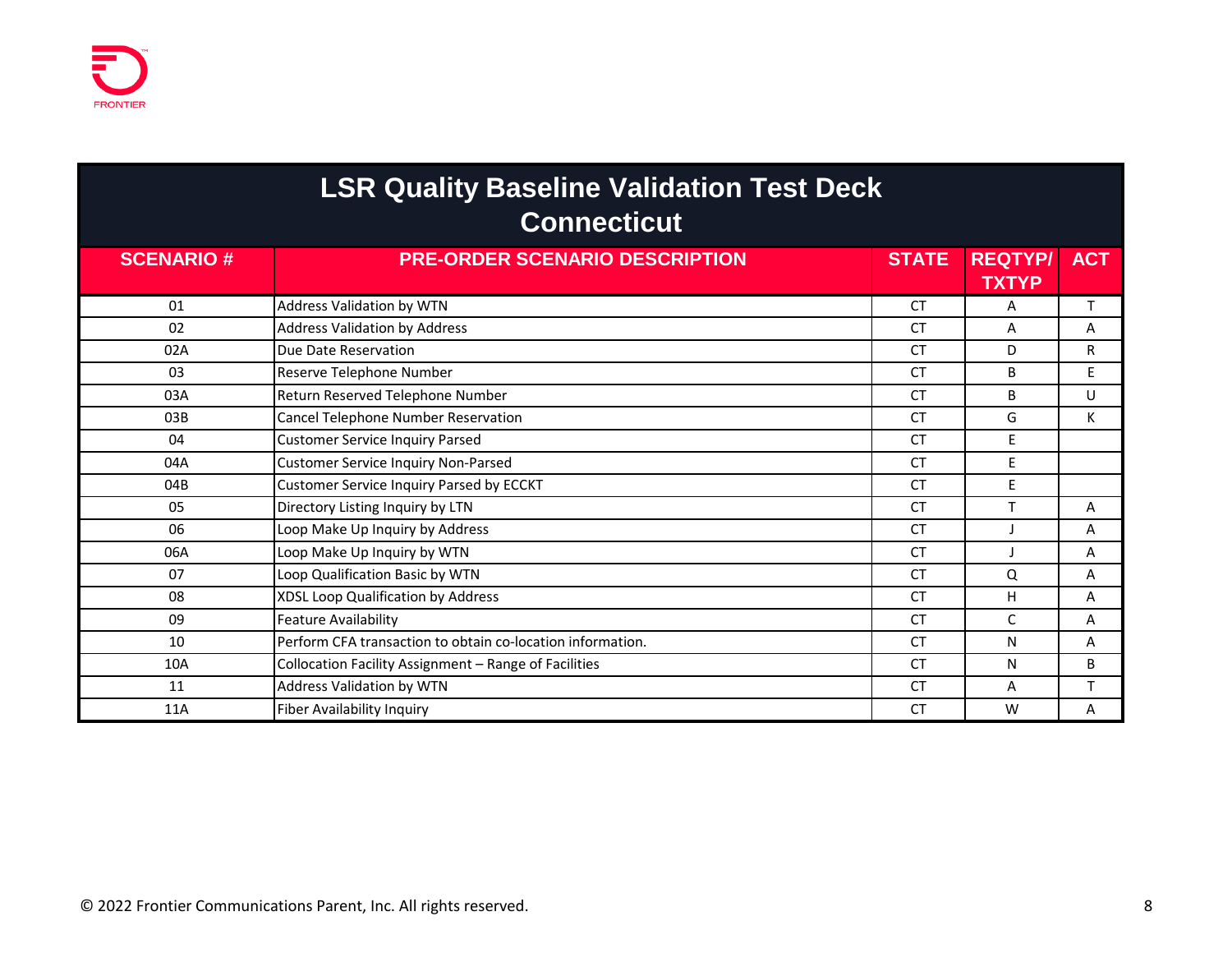| <b>SCENARIO#</b> | <b>ORDER SCENARIO DESCRIPTION</b>                                                               | <b>STATE</b> | <b>REQTYP/</b> | <b>ACT</b> |
|------------------|-------------------------------------------------------------------------------------------------|--------------|----------------|------------|
|                  |                                                                                                 |              | <b>TXTYP</b>   |            |
| 01               | New CLEC Business customer orders a 2 wire digital with ISDN Loop service.                      | <b>CT</b>    | AB             | N          |
| 02               | Existing CLEC Residential customer disconnects Analog Loop service.                             | <b>CT</b>    | AB             | D          |
| 03               | Existing CLEC Residence customer changes from an Analog Loop to Digital Loop to use for         | <b>CT</b>    | AB             | C          |
| 04               | Existing 2-Line Frontier Retail Business customer migrates to a CLEC providing Loop service     | <b>CT</b>    | <b>BB</b>      | $\vee$     |
|                  | with Number Portability and disconnects one of the lines.                                       |              |                |            |
| 05               | Existing Retail Business customer requests a Port Out Migration Order Activity.                 | <b>CT</b>    | CB             | $\vee$     |
| 05A              | Existing Retail Business customer submits a SUP3 request with Directory changes.                | <b>CT</b>    | CB             | $\vee$     |
| 05B              | Existing Retail Business customer submits a SUP2 request with Due Date change.                  | <b>CT</b>    | <b>CB</b>      | $\vee$     |
| 05C              | Existing Retail Business customer submits a SUP1 request for Cancellation.                      | <b>CT</b>    | CB             | $\vee$     |
| 06               | Existing Retail Residential customer requests a Port Out Migration Order Activity. (Simple      | <b>CT</b>    | <b>CB</b>      | $\vee$     |
| 07               | Existing Retail multi-line Residential customer requests a Partial Port Out Migration Order     | <b>CT</b>    | CB             | $\vee$     |
| 08               | Existing Retail multi-line Business customer requests a Partial Port Out Migration Order        | <b>CT</b>    | CB             | $\vee$     |
| 09               | Existing Retail multi-line Residential customer requests a Full Port Out Migration Order        | <b>CT</b>    | <b>CB</b>      | $\vee$     |
| 10               | Existing Retail multi-line Business customer requests a Full Port Out Migration Order Activity. | <b>CT</b>    | CB             | $\vee$     |
| 11               | Existing Retail Residential customer migrates as specified to a CLEC providing Platform POTS    | <b>CT</b>    | DB             | $\vee$     |
| 12               | New CLEC Business customer orders a single Platform service.                                    | <b>CT</b>    | <b>DB</b>      | N          |
| 13               | Existing CLEC Residence single line Platform customer adds Call Waiting and Call Forwarding     | <b>CT</b>    | DB             | C          |
|                  | to account.                                                                                     |              |                |            |
| 14               | Existing CLEC Business Platform customer disconnect service.                                    | <b>CT</b>    | DB.            | D          |
| 15               | Existing CLEC Business customer requests a Directory Listing order to change the listing from   | <b>CT</b>    | DB             | $\perp$    |
|                  | NP to PUB.                                                                                      |              |                |            |
| 16               | Existing CLEC issues a Seasonal Suspend order for a Residential Customer.                       | <b>CT</b>    | DB             | S.         |
| 17               | Existing CLEC Business multi-line Resale POTS customer changes the TN on a subsequent line.     | <b>CT</b>    | EB             | C          |
| 18               | New CLEC Business customer orders a single RESALE service.                                      | <b>CT</b>    | EB             | N          |
| 19               | An existing CLEC Resale business POTS customer migrates "as-is", all lines from one CLEC to     | <b>CT</b>    | EB             | W          |
|                  | another.                                                                                        |              |                |            |
| 20               | Existing CLEC Residence customer requests new stand alone Directory Listing.                    | <b>CT</b>    | <b>JB</b>      | N          |
| 21               | Existing CLEC Business customer requests new multi-line stand alone Directory Listing.          | <b>CT</b>    | JB             | N          |
| 22               | Existing CLEC Residence customer requests to change a name on the Directory Listing.            | <b>CT</b>    | <b>JB</b>      | C          |